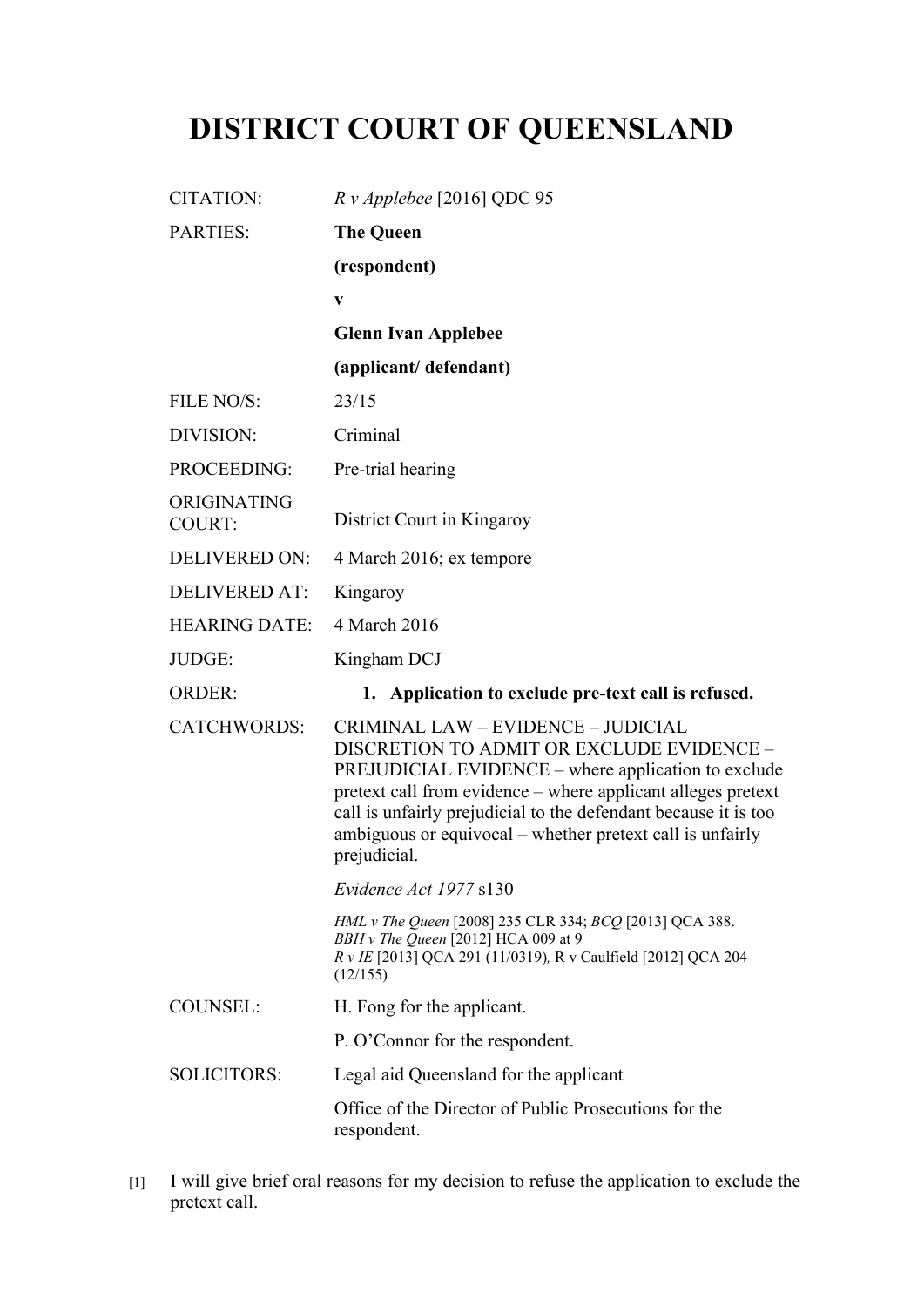- [2] It is conceded by defence that the pretext call is relevant and admissible. The basis upon which the Crown is seeking to lead it is twofold; firstly to rely upon the demeanour of the defendant during the telephone call as indicating his consciousness of guilt of the charges laid against him; and secondly as evidence of generalised sexual misconduct by the defendant which can be relied upon by the jury in forming its conclusion on count 1 (the charge of maintaining).
- [3] Those two bases for admissibility, appear to have been conceded by defence. The phone call is not led as an admission to any particularised charge, except in the way I've explained in relation to count 1.
- [4] Given those bases for relevance, a trial judge would be required to give very careful directions to the jury about how they can use the pretext call. I must proceed on the assumption that the jury will observe the trial judge's directions on the law. The direction that is indicated in this case is that the jury could only act on the pretext call if they were satisfied beyond reasonable doubt that this generalised sexual misconduct had in fact occurred.<sup>1</sup>
- [5] I note there has been no submission that there is unfairness in the circumstances of the call itself. She is certainly not in a position of dominance or authority over the defendant. I am not aware of any other unfairness in the circumstances of the call. The defendant was free to terminate the call at any time. The only basis for excluding it is the content of the call itself and whether it is so ambiguous or equivocal that it should not be admitted.
- [6] Defence has revised arguments based on the delay by the complainant in making this complaint and the serious nature of the charges. I accept the prosecution's submission that those arguments are not relevant to this. I must look at the evidence about and from the call and determine whether there would be unfairness to the defendant in admitting the call.
- [7] Certainly, the telephone call is prejudicial. That is the reason the Crown seeks to lead it. The question is whether it is unfairly prejudicial. The possibility of an innocent explanation does not deprive the evidence of its relevance.<sup>2</sup>
- [8] It is an unusual pretext call in one respect. On the one hand it could be argued to be ambiguous or equivocal because the complainant did not particularise any actual sexual misconduct. But on another reading, it is completely unambiguous and unequivocal in the defendant's acknowledgement that he has committed some wrong against the complainant when she was young; that he accepts responsibility for it and that he tries to dissuade her from going to the police, as she told him she was intending to do.
- [9] In that sense I think this pretext call is more probative than the calls that were admitted in the cases of R v IE and R v Caulfield.<sup>3</sup> I particularly note the following features: The conversation starts with the complainant declaring that she is going to make a complaint to the police about what happened when she was younger and that she wanted to give him a "heads up" about that. The defendant's response "*So why are you doing this to me?*" indicates a consciousness of his guilt of whatever

<sup>1</sup> HML (2008) 235 CLR 334; BCQ [2013] QCA 388.

<sup>2</sup> BBH (2012) HCA at 9

<sup>3</sup> R v IE [2013] QCA 291 (11/0319)*,* R v Caulfield [2012] QCA 204 (12/155)